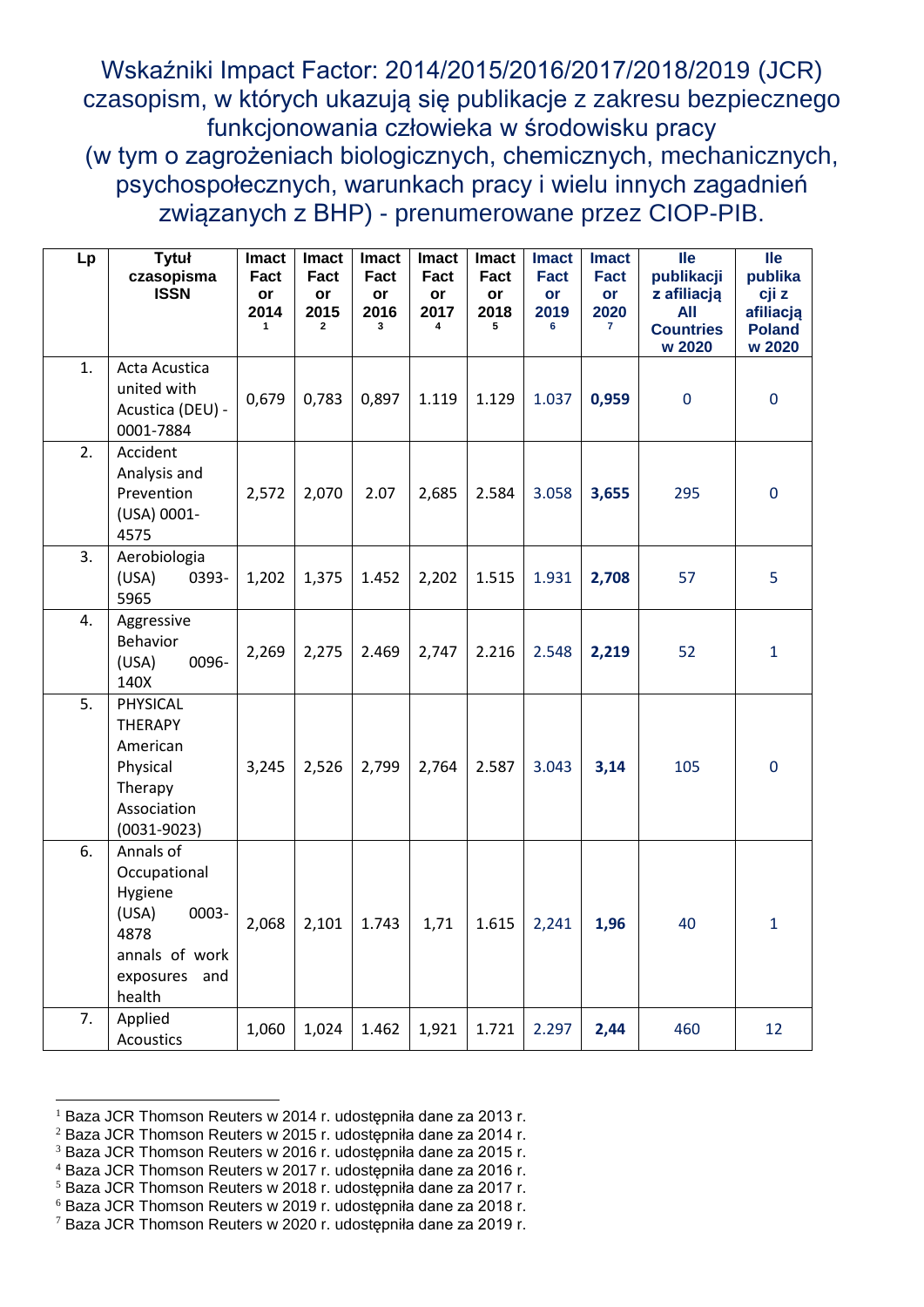| Lp  | <b>Tytuł</b><br>czasopisma<br><b>ISSN</b>                                                                                                   | Imact<br>Fact<br>or<br>2014<br>1 | <b>Imact</b><br>Fact<br>or<br>2015<br>$\overline{2}$ | <b>Imact</b><br>Fact<br>or<br>2016<br>3 | <b>Imact</b><br>Fact<br>or<br>2017<br>4 | <b>Imact</b><br>Fact<br>or<br>2018<br>5 | <b>Imact</b><br>Fact<br>or<br>2019<br>6 | <b>Imact</b><br>Fact<br>or<br>2020<br>$\mathbf{7}$ | <b>lle</b><br>publikacji<br>z afiliacją<br>All<br><b>Countries</b><br>w 2020 | <b>Ile</b><br>publika<br>cji z<br>afiliacją<br><b>Poland</b><br>w 2020 |
|-----|---------------------------------------------------------------------------------------------------------------------------------------------|----------------------------------|------------------------------------------------------|-----------------------------------------|-----------------------------------------|-----------------------------------------|-----------------------------------------|----------------------------------------------------|------------------------------------------------------------------------------|------------------------------------------------------------------------|
|     | 0003-<br>(GBR)<br>682X                                                                                                                      |                                  |                                                      |                                         |                                         |                                         |                                         |                                                    |                                                                              |                                                                        |
| 8.  | Applied<br>Ergonomics<br>(GBR)<br>$-0003-$<br>6870                                                                                          | 1,332                            | 2,023                                                | 1.713                                   | 1,866                                   | 2.435                                   | 2.61                                    | 3,145                                              | 230                                                                          | $\mathbf{1}$                                                           |
| 9.  | <b>Aviation Space</b><br>and<br>Environmental<br>Medicine<br>(USA)<br>$-0095-$<br>6562<br>Aerospace<br>Medicine and<br>Human<br>Performance | 0,782                            | 0,875                                                | 0.755                                   | 0,933                                   | 0.933                                   | 0,904                                   | 0,954                                              | 104                                                                          | $\overline{2}$                                                         |
| 10. | Bioelectromagn<br>etics<br>$-0197-$<br>(USA)<br>8462                                                                                        | 1,859                            | 1,705                                                | 1.583                                   | 1,933                                   | 2.000                                   | 1.945                                   | 2,278                                              | 47                                                                           | $\mathbf{1}$                                                           |
| 11. | <b>Building</b><br>and<br>Environment<br>(NLD)<br>0360-<br>1323                                                                             | 2,700                            | 3,341                                                | 3.394                                   | 4,053                                   | 4.539                                   | 4.82                                    | 4,971                                              | 629                                                                          | 6                                                                      |
| 12. | Chronobiology<br>International<br>(USA)<br>0742-<br>0528                                                                                    | 2,878                            | 3,343                                                | 3.54                                    | 2,562                                   | 2.643                                   | 2.562                                   | 2,486                                              | 149                                                                          | 5                                                                      |
| 13. | Ergonomics<br>(GBR)<br>0014-<br>0139                                                                                                        | 1,608                            | 1,556                                                | 1.449                                   | 1,818                                   | 2.019                                   | 2.181                                   | 2,19                                               | 112                                                                          | $\mathbf 0$                                                            |
| 14. | European<br>of<br>Journal<br>Applied<br>Physiology<br>(DEU)<br>$-1439-$<br>6319                                                             | 2,298                            | 2,187                                                | 2.328                                   | 2,13                                    | 2.401                                   | 3.055                                   | 2,58                                               | 248                                                                          | $\mathbf{1}$                                                           |
| 15. | European<br>Journal of Work<br>and<br>Organizational<br>Psychology<br>(GBR)<br>1359-<br>432X                                                | 2,463                            | 2.09                                                 | 2.208                                   | 2,3                                     | 2.638                                   | 2.598                                   | 2,866                                              | 66                                                                           | $\mathbf 0$                                                            |
| 16. | &<br><b>FILTRATION</b><br>SEPARATION<br>(GBR) - 0015-<br>1882                                                                               | 0,100                            | 0,105                                                | 0.124                                   | 0,064                                   | 0.140                                   | 0.207                                   | 0,117                                              | 11                                                                           | $\mathbf 0$                                                            |
| 17. | <b>Health Physics</b><br>(USA)<br>$-0017-$<br>9078                                                                                          | 0,774                            | 1,271                                                | 1.193                                   | 1,276                                   | 0.993                                   | 0.993                                   | 0,853                                              | 112                                                                          | $\mathbf 0$                                                            |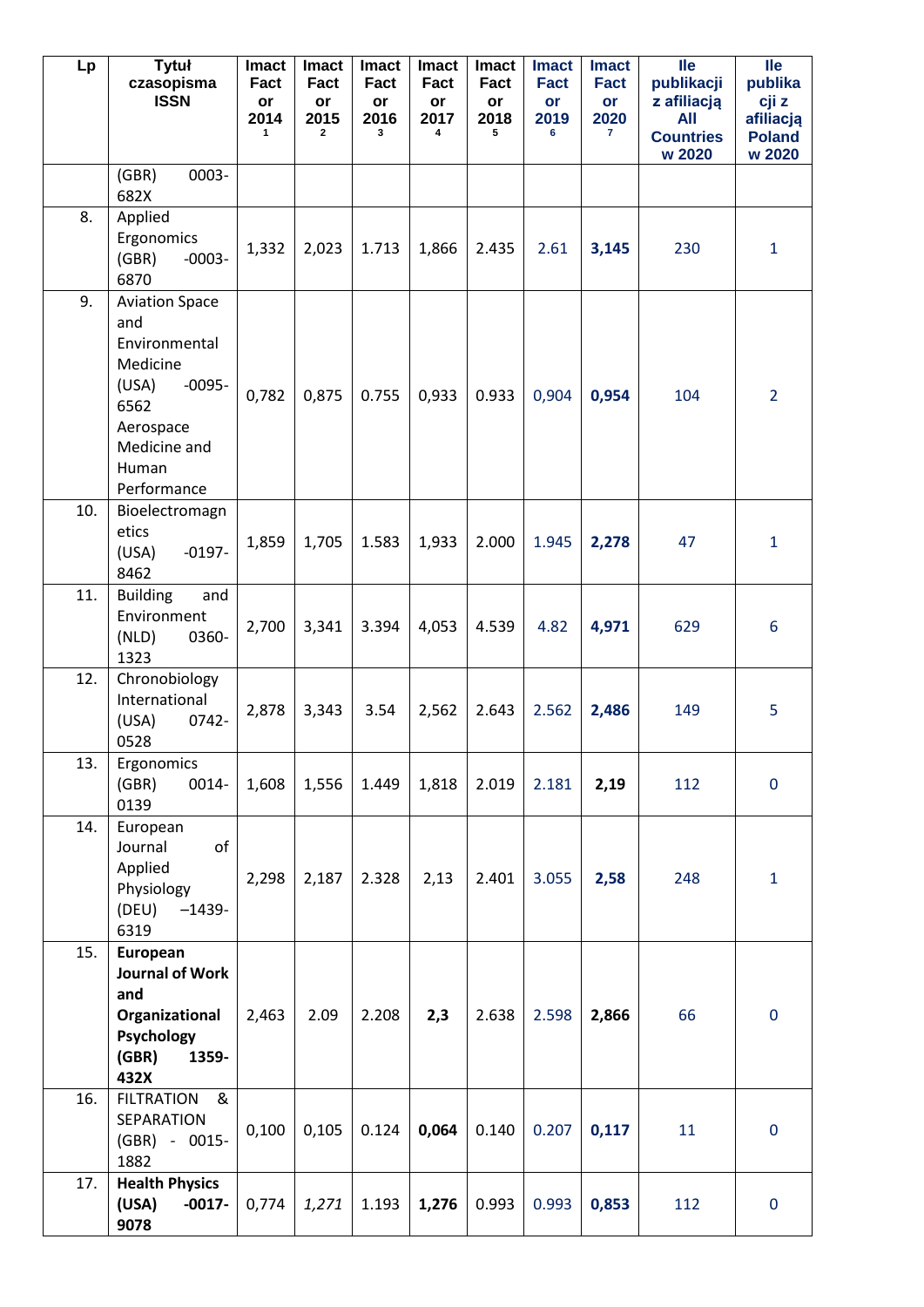| Lp  | <b>Tytuł</b><br>czasopisma<br><b>ISSN</b>                                                                | Imact<br>Fact<br>or<br>2014<br>1 | <b>Imact</b><br>Fact<br>or<br>2015<br>2 | <b>Imact</b><br>Fact<br>or<br>2016<br>3 | <b>Imact</b><br>Fact<br>or<br>2017<br>4 | <b>Imact</b><br>Fact<br>or<br>2018<br>5 | <b>Imact</b><br><b>Fact</b><br>or<br>2019<br>6 | <b>Imact</b><br><b>Fact</b><br>or<br>2020<br>$\mathbf{7}$ | <b>Ile</b><br>publikacji<br>z afiliacją<br><b>All</b><br><b>Countries</b><br>w 2020 | $\overline{\mathsf{IIe}}$<br>publika<br>cji z<br>afiliacją<br><b>Poland</b><br>w 2020 |
|-----|----------------------------------------------------------------------------------------------------------|----------------------------------|-----------------------------------------|-----------------------------------------|-----------------------------------------|-----------------------------------------|------------------------------------------------|-----------------------------------------------------------|-------------------------------------------------------------------------------------|---------------------------------------------------------------------------------------|
| 18. | <b>Human Factors</b><br>(USA)<br>0018-<br>7208                                                           | 1,290                            | 1,694                                   | 1.37                                    | 1,99                                    | 2.371                                   | 2.649                                          | 3,165                                                     | 133                                                                                 | $\mathbf 0$                                                                           |
| 19. | Indoor Air<br>0905-6947                                                                                  | 4,202                            | 4,904                                   | 4.33                                    | 4,383                                   | 4.396                                   | 4.71                                           | 4,739                                                     | 101                                                                                 | $\mathbf 0$                                                                           |
| 20. | International<br>Archives of<br>Occupational<br>and<br>Environmental<br>Health<br>(DEU)<br>0340-<br>0131 | 2,198                            | 2,196                                   | 2.061                                   | 2,177                                   | 2.148                                   | 2.025                                          | 1,935                                                     | 107                                                                                 | $\mathbf 0$                                                                           |
| 21. | <b>International</b><br>Journal of<br><b>Acoustics and</b><br><b>Vibration</b><br>1027-<br>(USA)<br>5851 | 0,366                            | 0,389                                   | 0.283                                   | 0,34                                    | 0.375                                   | 0.578                                          | 0,729                                                     | 48                                                                                  | $\mathbf 0$                                                                           |
| 22. | International<br>Journal of<br>Human<br>Computer<br>Interaction<br>1044-<br>(USA)<br>7318                | 0,723                            | 0,850                                   | 1.26                                    | 1,118                                   | 1.259                                   | 1.354                                          | 1,713                                                     | 101                                                                                 | $\overline{2}$                                                                        |
| 23. | International<br>Journal of<br>Industrial<br>Ergonomics<br>(NLD)0169-<br>8141                            | 1,214                            | 1,070                                   | $1.0\,$                                 | 1,415                                   | 1.429                                   | 1.571                                          | 1,662                                                     | 78                                                                                  | $\mathbf{1}$                                                                          |
| 24. | International<br>Journal of<br>Modern<br>Physics, ser C<br>(SGP) 0.919                                   | 1,125                            | 1,260                                   | 1.195                                   | 1,171                                   | 0.919                                   | 1.017                                          | 1,228                                                     | 129                                                                                 | $\mathbf{1}$                                                                          |
| 25. | Journal of<br>Applied<br>Physiology<br>(USA) 8750-<br>7587                                               | 3,434                            | 3,056                                   | 3.004                                   | 3,351                                   | 3.256                                   | 3.14                                           | 3,044                                                     | 344                                                                                 | $\overline{3}$                                                                        |
| 26. | Journal of<br>Applied<br>Psychology<br>(USA) 0021-<br>9010                                               | 4,367                            | 4,799                                   | 3.81                                    | 4,13                                    | 4.643                                   | 5.067                                          | 5,818                                                     | 64                                                                                  | $\mathbf 0$                                                                           |
| 27. | Journal of<br>Biological<br>Rhythms                                                                      | 3,316                            | 2,774                                   | 2.824                                   | 3,5                                     | 3.906                                   | 2.473                                          | 3,122                                                     | 37                                                                                  | $\mathbf{1}$                                                                          |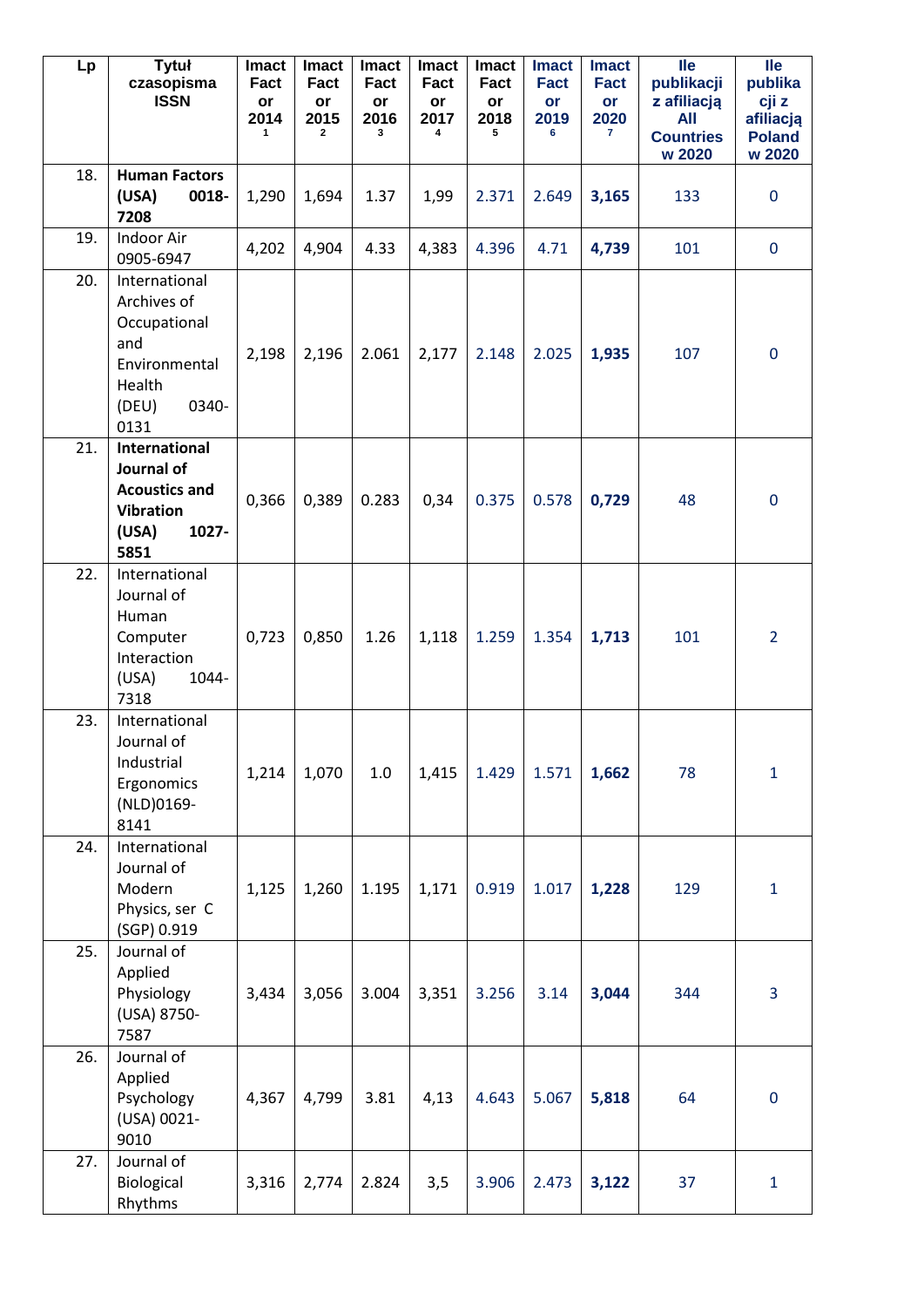| Lp  | <b>Tytuł</b><br>czasopisma<br><b>ISSN</b>                                                                                                                                                | <b>Imact</b><br>Fact<br>or<br>2014<br>1 | <b>Imact</b><br>Fact<br>or<br>2015<br>2 | <b>Imact</b><br>Fact<br>or<br>2016<br>3 | <b>Imact</b><br>Fact<br>or<br>2017<br>4 | <b>Imact</b><br>Fact<br>or<br>2018<br>5 | <b>Imact</b><br><b>Fact</b><br>or<br>2019<br>6 | <b>Imact</b><br><b>Fact</b><br>or<br>2020<br>$\mathbf{7}$ | <b>Ile</b><br>publikacji<br>z afiliacją<br>All<br><b>Countries</b><br>w 2020 | <b>Ile</b><br>publika<br>cji z<br>afiliacją<br><b>Poland</b><br>w 2020 |
|-----|------------------------------------------------------------------------------------------------------------------------------------------------------------------------------------------|-----------------------------------------|-----------------------------------------|-----------------------------------------|-----------------------------------------|-----------------------------------------|------------------------------------------------|-----------------------------------------------------------|------------------------------------------------------------------------------|------------------------------------------------------------------------|
|     | (USA) -0748-<br>7304                                                                                                                                                                     |                                         |                                         |                                         |                                         |                                         |                                                |                                                           |                                                                              |                                                                        |
| 28. | Journal of<br>Electrostatics<br>(USA)<br>0304-<br>3886                                                                                                                                   | 1,265                                   | 0,863                                   | 1.286                                   | 1,315                                   | 1.398                                   | 1.688                                          | 1,556                                                     | 62                                                                           | $\overline{3}$                                                         |
| 29. | Journal of<br>Environmental<br>Engineering<br>and Landscape<br>Management<br>(LIT) 1648-6897                                                                                             | 0,732                                   | 0,623                                   | 0.591                                   | 0,635                                   | 1.068                                   | 2.233                                          | 2,733                                                     | 10                                                                           | $\mathbf 0$                                                            |
| 30. | Journal of Loss<br>Prevention in<br>the Process<br>Industries<br>(0950-4230                                                                                                              | 1,347                                   | 1,406                                   | 1.409                                   | 1,818                                   | 1.982                                   | 2.069                                          | 2,795                                                     | 216                                                                          | $\mathbf{1}$                                                           |
| 31. | Journal of Low<br><b>Frequency and</b><br>Vibration /<br>Journal of Low<br>Frequency<br><b>Noise Vibration</b><br>and Active<br><b>Control</b><br>1461-3484<br>(GBR)<br>$-0263-$<br>0923 | 0,263                                   | 0,409                                   | 0.778                                   | 1,017                                   | 1.491                                   | 1.491                                          | 1,701                                                     | 96                                                                           | $\overline{2}$                                                         |
| 32. | of<br>Journal<br>Occupational<br><b>Health</b><br>Psychology<br>$(USA) - 1076 -$<br>8998                                                                                                 | 2,178                                   | 2,458                                   | 2.0                                     | 2,679                                   | 3.766                                   | 5.128                                          | 7,329                                                     | 19                                                                           | $\mathbf 0$                                                            |
| 33. | Journal of<br>Occupational<br>and<br>Environmental<br>Hygiene<br>(1545-9624)                                                                                                             | 1,207                                   | 1,166                                   | 1.155                                   | 1,2                                     | 1.462                                   | 1.338                                          | 1,653                                                     | 51                                                                           | $\mathbf{1}$                                                           |
| 34. | Journal of<br>Occupational<br>and<br>Environmental<br>Medicine<br>1076-<br>(USA)<br>2752                                                                                                 | 1,797                                   | 1,630                                   | 1.627                                   | 1,861                                   | 1.355                                   | 1.591                                          | 1,642                                                     | 141                                                                          | $\mathbf 0$                                                            |
| 35. | Journal of<br>Organizational<br>Behavior (GBR)<br>0894-3796                                                                                                                              | 3,262                                   | 3,038                                   | 2.986                                   | 3,607                                   | 4.229                                   | 5.0                                            | 5,0                                                       | 56                                                                           | $\mathbf 0$                                                            |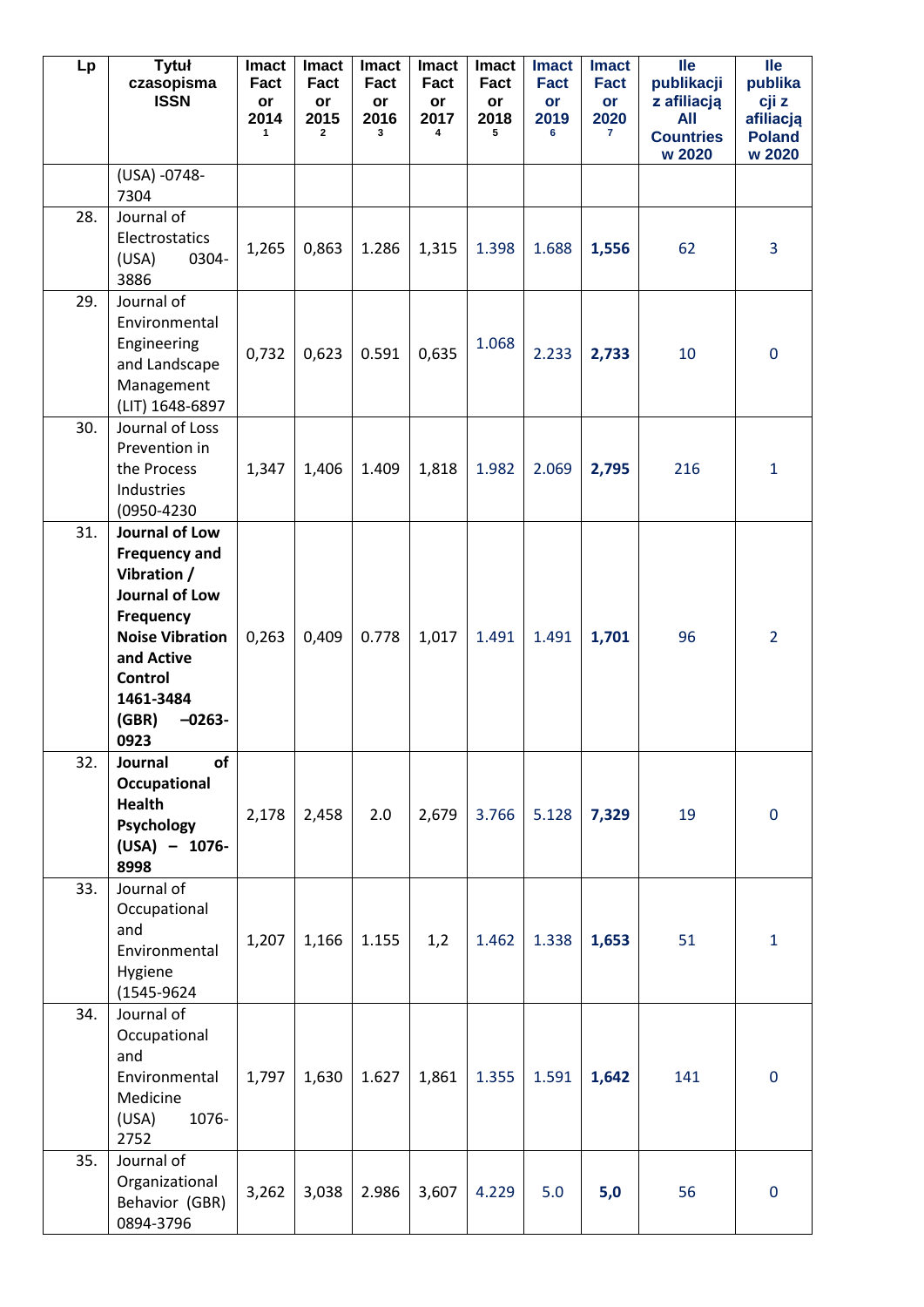| Lp  | <b>Tytuł</b><br>czasopisma<br><b>ISSN</b>                                                           | <b>Imact</b><br>Fact<br>or<br>2014<br>1 | <b>Imact</b><br>Fact<br>or<br>2015<br>$\mathbf{2}$ | Imact<br>Fact<br>or<br>2016<br>3 | <b>Imact</b><br>Fact<br>or<br>2017<br>4 | <b>Imact</b><br>Fact<br>or<br>2018<br>5 | <b>Imact</b><br>Fact<br>or<br>2019<br>6 | <b>Imact</b><br>Fact<br>or<br>2020<br>$\mathbf{7}$ | <b>lle</b><br>publikacji<br>z afiliacją<br>All<br><b>Countries</b><br>w 2020 | <b>lle</b><br>publika<br>cji z<br>afiliacją<br><b>Poland</b><br>w 2020 |
|-----|-----------------------------------------------------------------------------------------------------|-----------------------------------------|----------------------------------------------------|----------------------------------|-----------------------------------------|-----------------------------------------|-----------------------------------------|----------------------------------------------------|------------------------------------------------------------------------------|------------------------------------------------------------------------|
| 36. | Journal of<br><b>Safety</b><br>Research<br>0022-<br>(USA)<br>4375                                   | 1,303                                   | 1,870                                              | 1.504                            | 1,841                                   | 2.394                                   | 2.401                                   | 2,861                                              | 97                                                                           | $\mathbf 0$                                                            |
| 37. | Journal of<br>Sound and<br>Vibration<br>(GBR) 0022-<br>460X                                         | 1,857                                   | 1,813                                              | 2.107                            | 2,593                                   | 2.618                                   | 3.123                                   | 3,429                                              | 453                                                                          | 8                                                                      |
| 38. | Journal of the<br><b>Acoustical</b><br>Society of<br><b>America</b><br>(USA) 0001-<br>4966          | 1,555                                   | 1,503                                              | 1.572                            | 1,547                                   | 1.605                                   | 1.819                                   | 1,78                                               | 635                                                                          | 3                                                                      |
| 39. | <b>NOISE &amp;</b><br><b>HEALTH</b><br>(UK) 1463-1741                                               | 1,430                                   | 1,477                                              | 1.826                            | 1,798                                   | 1.842                                   | 1,418                                   | 0,969                                              | $\mathbf 0$                                                                  | $\mathbf 0$                                                            |
| 40. | Occupational<br>Medicine<br>Oxford<br>0962-7480                                                     | 1,472                                   | 1,025                                              | 1.128                            | 1,441                                   | 1.482                                   | 1,222                                   | 1,569                                              | 72                                                                           | $\overline{2}$                                                         |
| 41. | Occupational<br>and<br>Environmental<br><b>Medicine</b><br>(GBR) 1351-<br>0711                      | 3,234                                   | 3,267                                              | 3.745                            | 3,912                                   | 3.965                                   | 3,556                                   | 3,824                                              | 124                                                                          | $\mathbf 0$                                                            |
| 43. | <b>Process Safety</b><br>and<br>Environmental<br><b>Protection</b><br>(GBR) 0957-<br>5820           | 1,829                                   | 2,551                                              | 2.078                            | 2,905                                   | 3.441                                   | 4,384                                   | 4,966                                              | 316                                                                          | $\mathbf{1}$                                                           |
| 44. | Safety Science<br>(NLD) 0925-<br>7535                                                               | 1,672                                   | 1,831                                              | 2.157                            | 2,246                                   | 2.835                                   | 3,619                                   | 4,105                                              | 360                                                                          | $\overline{4}$                                                         |
| 45. | Scandinavian<br>Journal of<br><b>Work</b><br>Environmental<br><b>Health</b><br>(FIN) -0355-<br>3140 | 3,095                                   | 3,434                                              | 3.793                            | 4,071                                   | 2.792                                   | 3,491                                   | 4,119                                              | 64                                                                           | $\mathbf 0$                                                            |
| 46. | Sound and<br>Vibration<br>(USA) -0038-<br>1810                                                      | 0,196                                   | 0,106                                              | 0.045                            | 0,109                                   | 0.098                                   |                                         |                                                    | 20                                                                           | $\mathbf 0$                                                            |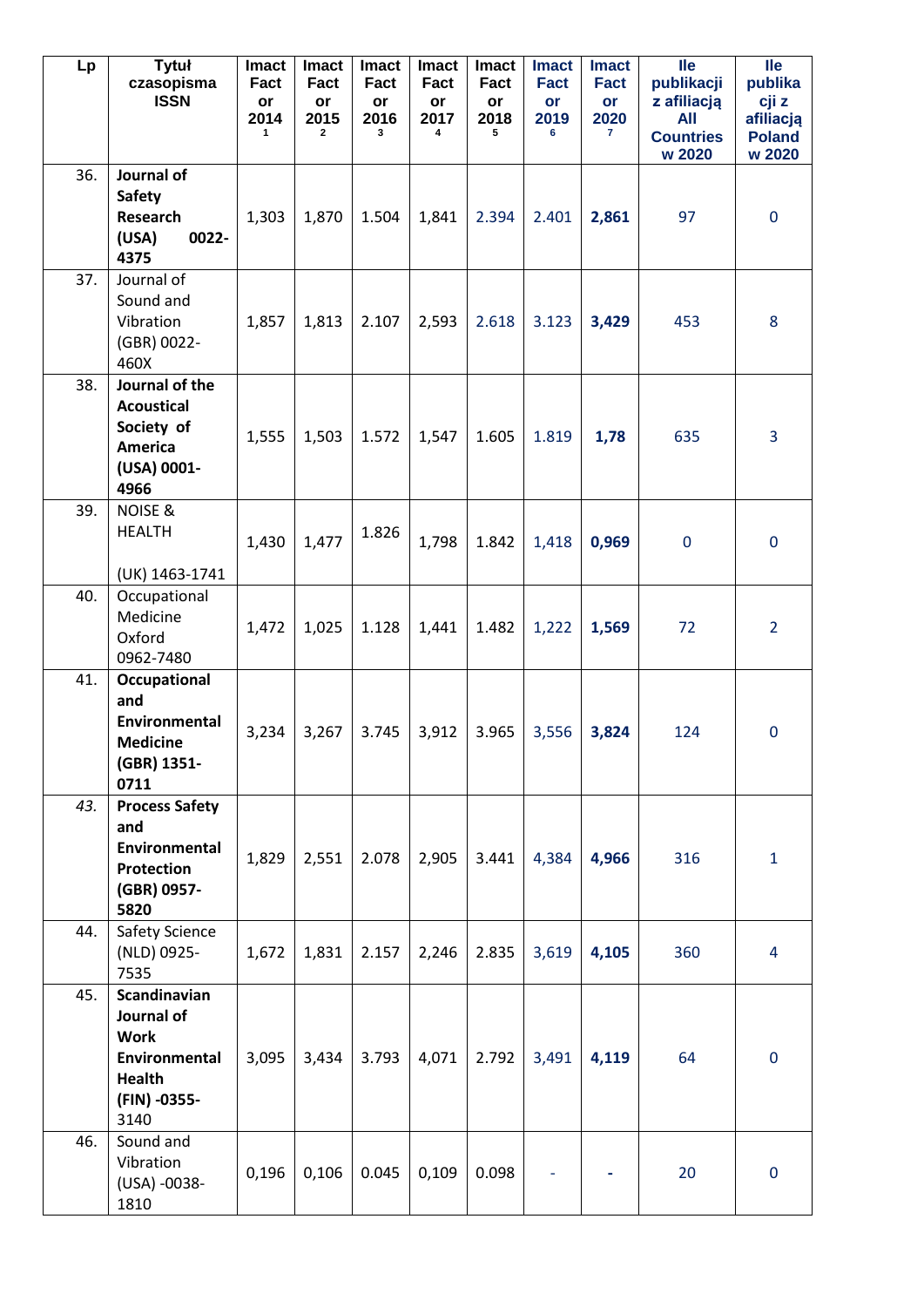| Lp  | <b>Tytuł</b><br>czasopisma<br><b>ISSN</b>                                                            | <b>Imact</b><br>Fact<br>or<br>2014<br>1 | <b>Imact</b><br>Fact<br>or<br>2015<br>$\mathbf{2}$ | <b>Imact</b><br>Fact<br>or<br>2016<br>3 | <b>Imact</b><br>Fact<br>or<br>2017<br>4 | <b>Imact</b><br>Fact<br>or<br>2018<br>5 | <b>Imact</b><br><b>Fact</b><br>or<br>2019<br>6 | <b>Imact</b><br><b>Fact</b><br>or<br>2020<br>$\mathbf{7}$ | <b>lle</b><br>publikacji<br>z afiliacją<br>All<br><b>Countries</b><br>w 2020 | <b>lle</b><br>publika<br>cji z<br>afiliacją<br><b>Poland</b><br>w 2020 |
|-----|------------------------------------------------------------------------------------------------------|-----------------------------------------|----------------------------------------------------|-----------------------------------------|-----------------------------------------|-----------------------------------------|------------------------------------------------|-----------------------------------------------------------|------------------------------------------------------------------------------|------------------------------------------------------------------------|
| 47. | American<br>Journal of<br>Sports<br>Medicine 0363-<br>5465                                           | 4,699                                   | 4,362                                              | 4.517                                   | 5,673                                   | 6.057                                   | 6,093                                          | 5,81                                                      | 367                                                                          | $\mathbf{1}$                                                           |
| 48. | <b>Toxicology in</b><br><b>Vitro</b><br>(USA) 0887-<br>2333                                          | 3,207                                   | 2,903                                              | 3.338                                   | 2,866                                   | 3.105                                   | 3,067                                          | 2,959                                                     | 249                                                                          | 15                                                                     |
| 49. | <b>Work: Journal</b><br>of Prevention,<br><b>Assesment and</b><br><b>Rehabilitation</b><br>1051-9815 | 0,169                                   | 0,320                                              | 0.715                                   | 0,779                                   | 0.902                                   | 1,009                                          | 1,132                                                     | 192                                                                          | 5                                                                      |
| 50. | <b>Work &amp; Stress</b><br>(GBR) 0267-<br>8373                                                      | 2,140                                   | 2,386                                              | 2.467                                   | 3,4                                     | 3.140                                   | 2,683                                          | 3,512                                                     | 23                                                                           | $\mathbf 0$                                                            |
| 51. | Medycyna<br>Pracy                                                                                    | 0,318                                   | 0,397                                              | 0.401                                   | 0,416                                   | 0.610                                   | 0,788                                          | 0,768                                                     | 40                                                                           | 37                                                                     |
| 52. | International<br>Journal of<br>Occupational<br>Safety and<br>Ergonomics JO<br><b>SE</b>              | 0,347                                   | 0,312                                              | 0.381                                   | 0,469                                   | 0.648                                   | 1,377                                          | 1,601                                                     | 142                                                                          | 15                                                                     |
| 53. | Industrial<br>Health                                                                                 | 1,045                                   | 1,117                                              | 1.057                                   | 1,168                                   | 1.115                                   | 1,319                                          | 1,471                                                     | 43                                                                           | $\mathbf 0$                                                            |
| 54. | Journal of<br>Occupational<br>Health                                                                 | 1,096                                   | 1,109                                              | 1.446                                   | 1,848                                   | 1.285                                   | 1,800                                          | 2,289                                                     | 31                                                                           | 3                                                                      |
| 55  | International<br>Journal of<br>Occupational<br>Medicine and<br>Environmental<br>Health               | 1,094                                   | 0,695                                              | 0,780                                   | 0,947                                   | 1,367                                   | 1,314                                          | 1,541                                                     | 42                                                                           | 28                                                                     |

Stan na 27.10.2020.

Od poz. 51 w tabeli – czasopisma dodatkowe:

- krajowe: dwumiesięcznik: *Medycyna Pracy*
- zagraniczne: *International Journal of Occupational Safety and Ergonomics* JOSE wydawane przez Taylor&Francis

*Industrial Health, Journal of Occupational Health* (poza prenumeratą, otrzymywany bezpośrednio z redakcji

*International Journal of Occupational Medicine and Environmental Health – dostępny* online.